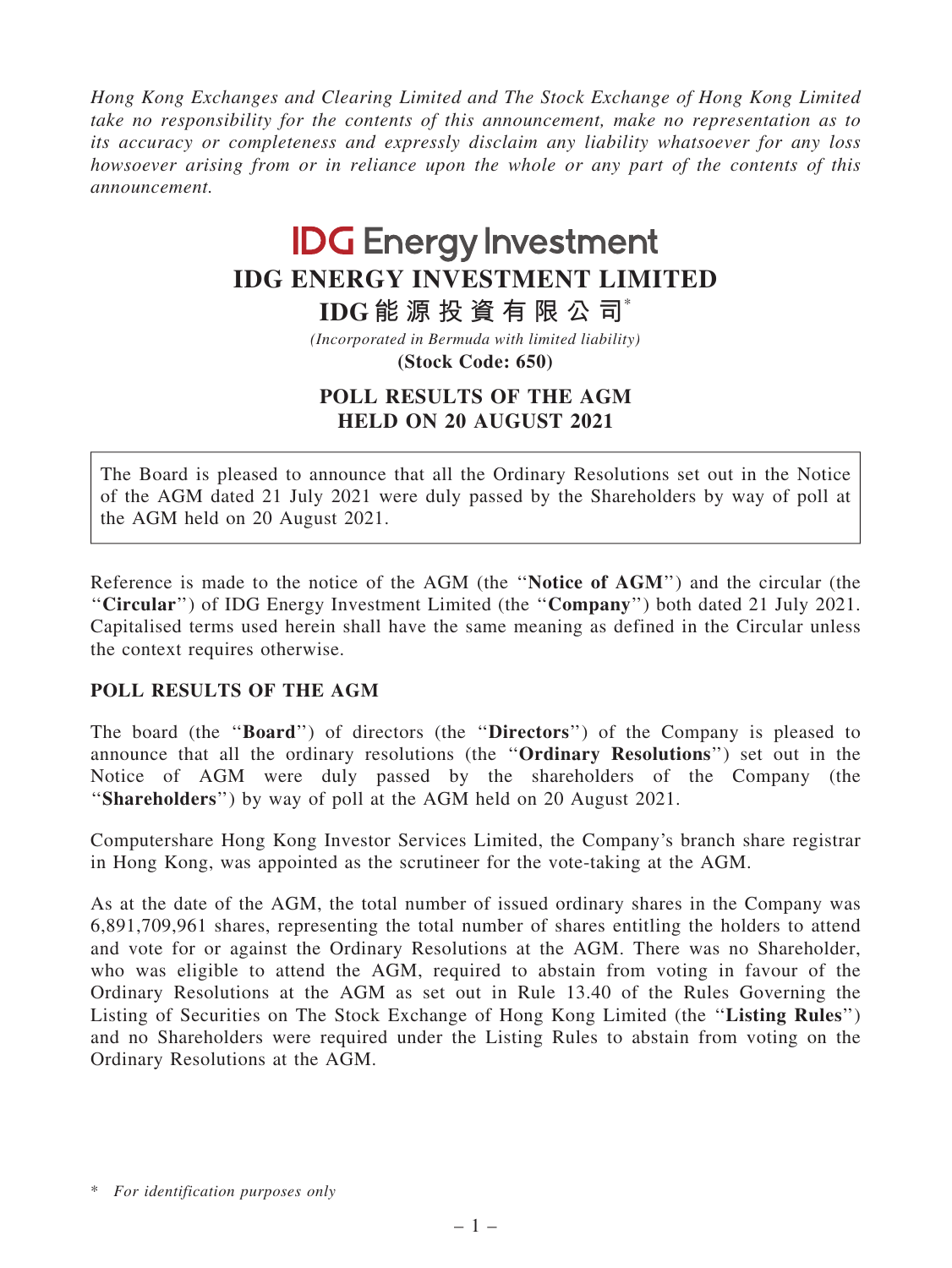| <b>Ordinary Resolutions</b> |                                                                                                                                                                                                                  |     | Number of votes voted<br>(percentage of total number<br>of votes cast $(\%)$ |                           | <b>Total number</b><br>of votes |
|-----------------------------|------------------------------------------------------------------------------------------------------------------------------------------------------------------------------------------------------------------|-----|------------------------------------------------------------------------------|---------------------------|---------------------------------|
|                             |                                                                                                                                                                                                                  | For | <b>Against</b>                                                               |                           |                                 |
| 1.                          | To receive and consider the audited financial<br>of<br>the<br>Company<br>and<br>statements<br>subsidiaries and the reports of the Directors<br>and the independent auditors for the year<br>ended 31 March 2021. | its | 3, 543, 247, 675<br>$(100\%)$                                                | $\theta$<br>$(0\%)$       | 3, 543, 247, 675<br>$(100\%)$   |
| 2.                          | To re-elect Mr. Wang Jingbo as an<br>A.<br>executive Director.                                                                                                                                                   |     | 3, 543, 247, 675<br>$(100\%)$                                                | $\overline{0}$<br>$(0\%)$ | 3, 543, 247, 675<br>$(100\%)$   |
|                             | To re-elect Mr. Lin Dongliang as a non-<br>В.<br>executive Director.                                                                                                                                             |     | 3, 543, 247, 675<br>$(100\%)$                                                | $\overline{0}$<br>$(0\%)$ | 3,543,247,675<br>$(100\%)$      |
|                             | C.<br>To re-elect Ms.<br>Ge<br>Aiji<br>as<br>independent non-executive Director.                                                                                                                                 | an  | 3, 543, 247, 675<br>$(100\%)$                                                | $\overline{0}$<br>$(0\%)$ | 3,543,247,675<br>$(100\%)$      |
|                             | To authorize the board of Directors to<br>D.<br>fix the remuneration of the Directors.                                                                                                                           |     | 3, 543, 247, 675<br>$(100\%)$                                                | $\overline{0}$<br>$(0\%)$ | 3,543,247,675<br>$(100\%)$      |
| 3.                          | To re-appoint KPMG as the auditors of the<br>Company and to authorize the Board to fix<br>their remuneration.                                                                                                    |     | 3, 543, 247, 675<br>$(100\%)$                                                | $\overline{0}$<br>$(0\%)$ | 3,543,247,675<br>$(100\%)$      |
| 4.                          | To grant a general mandate to the<br>A.<br>Directors to allot, issue and deal with<br>additional shares not exceeding 20% of<br>the shares of the Company in issue.                                              |     | 3, 543, 247, 675<br>$(100\%)$                                                | $\overline{0}$<br>$(0\%)$ | 3, 543, 247, 675<br>$(100\%)$   |
|                             | <b>B.</b><br>To grant a general mandate to the<br>repurchase<br>Directors<br>shares<br>to<br>exceeding 10% of the shares of the<br>Company in issue.                                                             | not | 3, 543, 247, 675<br>$(100\%)$                                                | $\overline{0}$<br>$(0\%)$ | 3,543,247,675<br>$(100\%)$      |
|                             | C.<br>add the number of the shares<br>T <sub>0</sub><br>repurchased under resolution 4.B. to the<br>mandate granted to the Directors under<br>resolution 4.A.                                                    |     | 3, 543, 247, 675<br>$(100\%)$                                                | $\overline{0}$<br>$(0\%)$ | 3, 543, 247, 675<br>$(100\%)$   |

Set out below are the poll results of the respective resolutions put to the vote at the AGM: